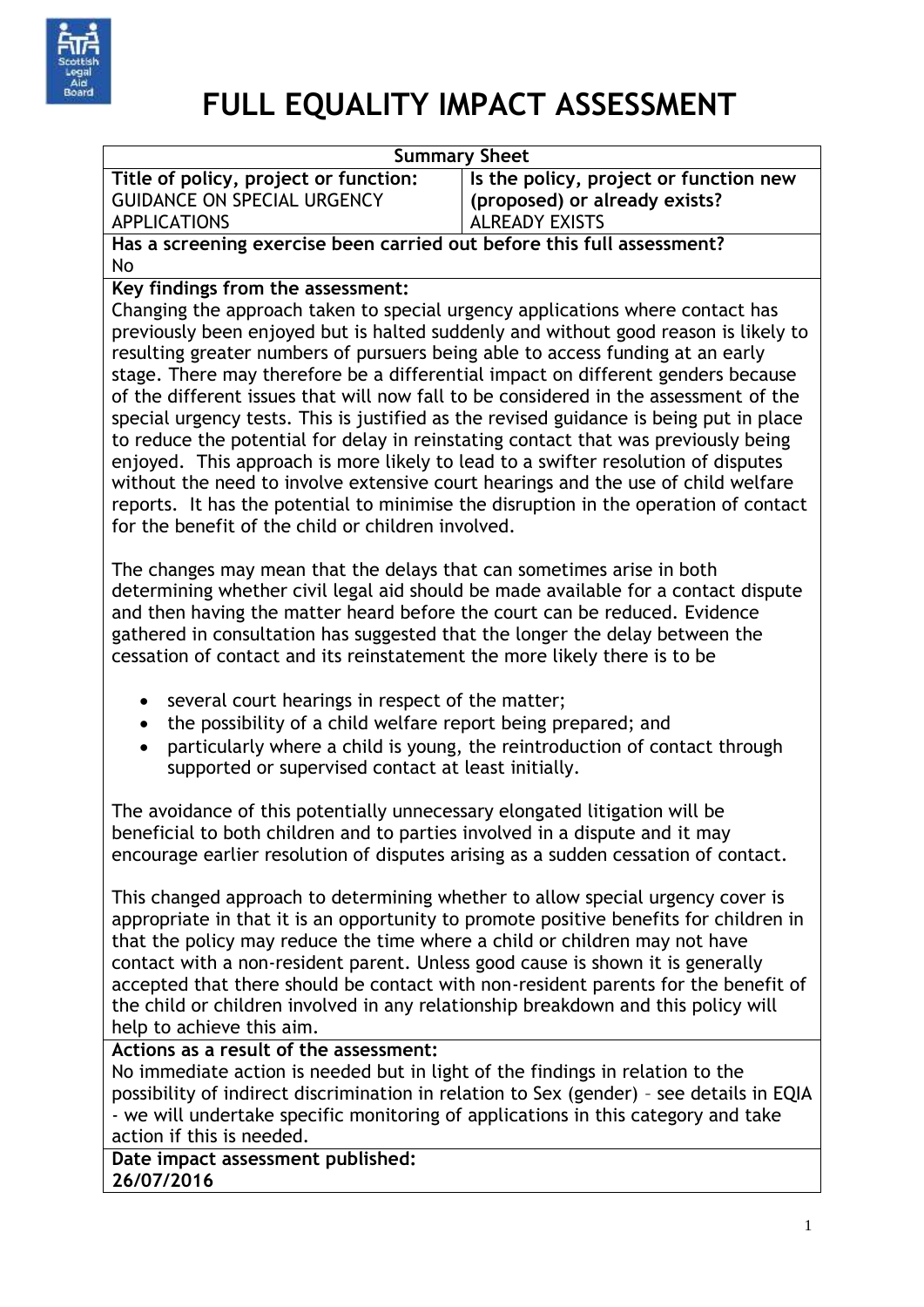| Lead official(s) responsible for<br>assessment:<br><b>CATRIONA WHYTE</b> | Name of sponsor/ Director who has<br>signed off that the policy/ function has<br>been sufficiently assessed against the<br>needs of the equality duty: |
|--------------------------------------------------------------------------|--------------------------------------------------------------------------------------------------------------------------------------------------------|
| Department:                                                              |                                                                                                                                                        |
| <b>CIVIL MERITS</b>                                                      | MARIE-LOUISE FOX, Director of                                                                                                                          |
|                                                                          | <b>Operations</b>                                                                                                                                      |
|                                                                          | Date of sign off:                                                                                                                                      |
|                                                                          | 18 March 2016                                                                                                                                          |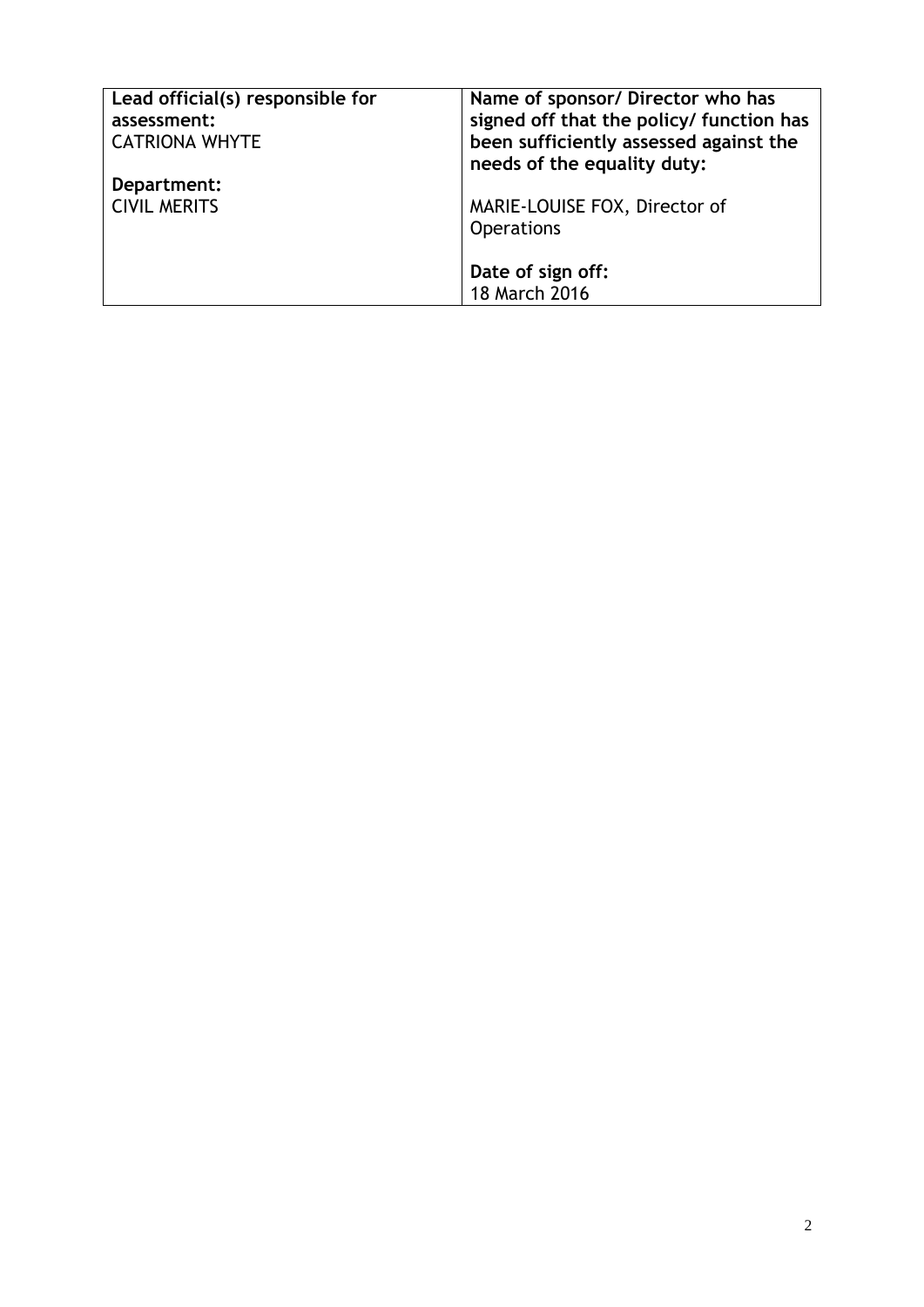**Step 1. Examine the information available to assess likely impact of the function/ policy on different equality groups Describe the policy, project or function. What does it aim to do? What and who will it affect?** *You can update or use information from your screening assessment if one was completed.*

In 2010 a major review of the special urgency provisions for civil legal aid was completed. The aim of that review was to identify ways of making the best use of public funds where work was being undertaken in terms of regulation 18 of the 2002 regulations. Regulation 18 is used to cover work that needs to be undertaken in any court action as a matter of urgency before an application for civil legal aid can be determined.

The work that can be done is split between listed work which can be undertaken without SLAB's prior approval, subject only to notification that such work has been undertaken within 28 days of commencement of the work and the lodging of a legal aid application within the same 28 day period and any other work not specifically listed which requires SLAB's prior approval.

Prior to 1 April 2011 the work that could be undertaken without SLAB's prior approval included seeking interim orders in terms of section 11 of the Children (Scotland) Act 1995. Most commonly the orders sought were for contact and/or residence in respect of a child or children. Amongst the review's findings was the fact that the vast majority of contact actions were raised using the special urgency provisions. Around 80% of the contact applications received prior to 1 April 2011 commenced using the special urgency provisions irrespective of whether there was any urgency involved that needed the immediate raising of an action. Of this 80%, 20% did not obtain civil legal aid for a variety of reasons including

- the application not meeting the statutory tests;
- the applicant abandoning the action and not wishing to proceed with the Court case; and
- the applicant failing to provide adequate information to allow us to undertake our assessment of the statutory tests.

This work still had to be paid for from the Fund. In light of the concerns raised in the special urgency review recommendations were put forward to amend the scope of regulation 18(1)(a) and (2) which details the work that can be done without prior approval. With effect from 1 April 2011 the ability to raise an action seeking interim orders in terms of section 11 of the 1995 Act without SLAB's prior approval was removed from scope.

When the changes were made to regulation 18 we issued guidance on the approach we would take to such applications. The guidance on contact applications states that applications seeking special urgency cover to raise an action seeking interim contact will generally only be granted in the context of a variation of existing orders or where there has been a failure to obtemper a court order. It also states that there are only very limited situations where SLAB will be satisfied that obtaining an interim contact order prior to the determination of a legal aid application is a matter that meets the test of special urgency.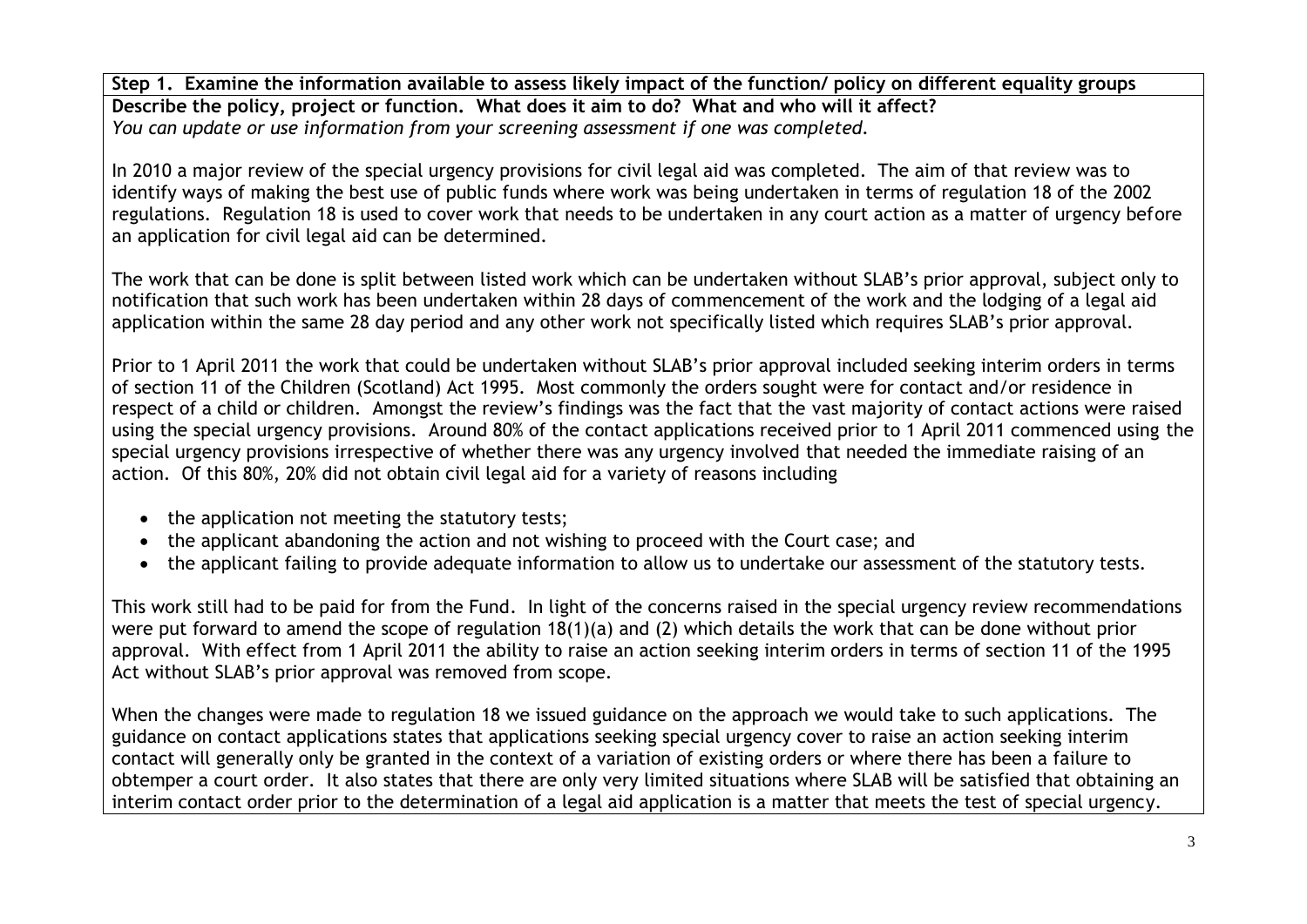As part of the streamlining work discussions took place with firms of solicitors across Scotland. These firms comprise a mix of firms in terms of size, geographical location and the extent of legal assistance work they undertake. In discussions a key areas to explore was the impact of the changes made to regulation 18 in 2011 and in particular whether there had been any unintended consequences as a result of the change in the regulation.

The change in the regulation was intended to reduce unnecessary costs to the Fund by reducing the scope to raise court actions at a very early stage. The changes gave us the opportunity to determine whether or not the statutory tests for civil legal aid were met before publicly funded litigation was entered into thus ensuring that funding was only made available for appropriate and relevant cases. This aim has been largely achieved but one of the unintended consequences is that, in a small number of cases, the overall cost to the public purse may have increased because of the absence of early cover for a court action. Added to this, in this same smaller number of cases, the outcomes for all involved in the litigation including, most importantly, the child or children at the centre of the litigation may not be as satisfactory as they would have been had an earlier action been raised.

The specific category of cases that identified where there have been such unintended consequences are those where contact had been operating satisfactorily but this contact is suddenly ended by the parent with care for, on the face of it, no good reason. Common reasons for cessation of contact include

- the introduction of a new partner to one or other of the parties;
- situations where a non-violent altercation has taken place between parties; or
- where the families of parties become involved in the contact arrangements and tensions arise as a result.

In situations where contact has previously been operating with apparent success and the reason for ceasing contact is unknown or not robust then it is appropriate to grant special urgency cover to allow an immediate court action to be raised. Where an immediate action is raised there is less likelihood of

- elongated litigation;
- the need for a child welfare report;
- the need for several child welfare hearings; and
- the need to introduce supervised or supported contact.

All of these issues add to the cost to the public purse and more importantly long delays are unlikely to be beneficial to the child or children who were previously enjoying contact with their non-resident parent.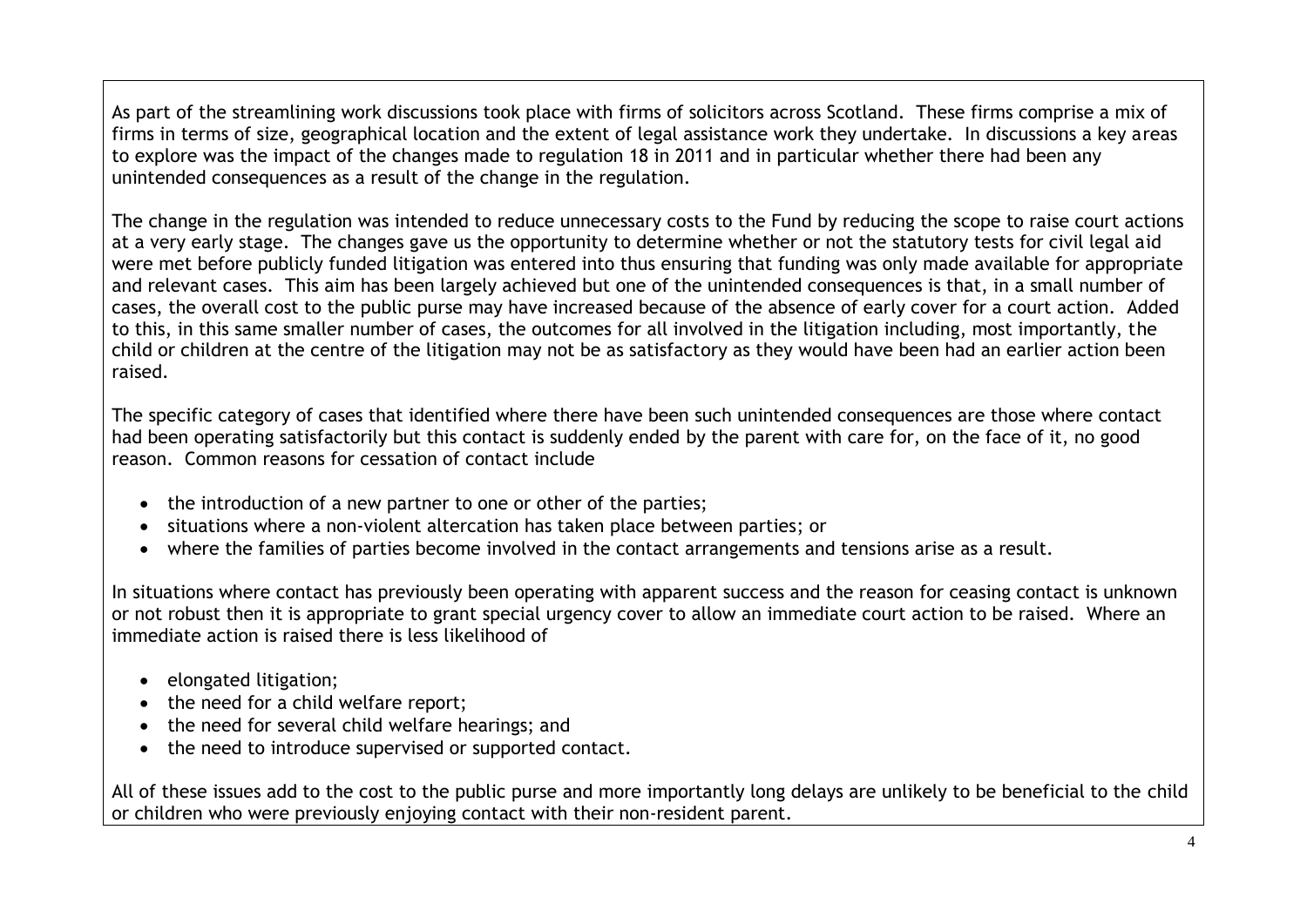As matters presently stand the time taken to correspond with the other party in relation to the possible reinstatement of contact and then seeking legal aid can take several weeks, depending on the extent of the information we get from an applicant and their solicitor. Once legal aid is granted and the writ served on the opponent there is a period of time allowed for the lodging of notice of intention to defend. After that, depending on the location of the Court, it may still be weeks before a child welfare hearing can be fixed.

Someone who was previously enjoying contact with no difficulty may find themselves waiting several months before they are able to go to court to seek a reinstatement of this contact. The gap that arises as a result can lead to the court not immediately allowing contact at the level previously enjoyed. We are amending our approach to special urgency applications to cover such situations.

**What is known about each of the equality groups who might use or be affected by this policy?** 

Information held by SLAB about applicants for civil legal aid in contact disputes shows that those seeking to bring an action for contact are more likely to be males although seeking to defend such an action are more likely to be females. In 2014/15 a total of 3,519 applications were received in respect of contact proceedings. Of those 1,614 came from females and 1,905 from males. There were 1,307 female defender applications and 160 male defender applications. There were 1,685 applications from males to initiate proceedings and 230 applications from females to initiate proceedings.

Given the high number of males applying to initiate proceedings requests made for special urgency cover before an application for civil legal aid is determined to raise actions seeking an interim contact order in terms of section 11 of the Children (Scotland) Act 1995 are predominantly from males.

Age arises as a potential issue because a number of applicants who seek civil legal aid to raise an action seeking an interim order for contact in terms of section 11 of the Children (Scotland) Act 1995 will be grandparents seeking contact with grandchildren. The information held about applications for civil legal aid does not allow us to immediately identify the numbers of applications specifically made by grandparents seeking contact to grandchildren but a percentage of the applications will fall into this category. Again where individuals are seeking contact orders in their favour they are more likely to want to use the special urgency provisions which allow them to raise an action before an application for civil legal aid is finally determined.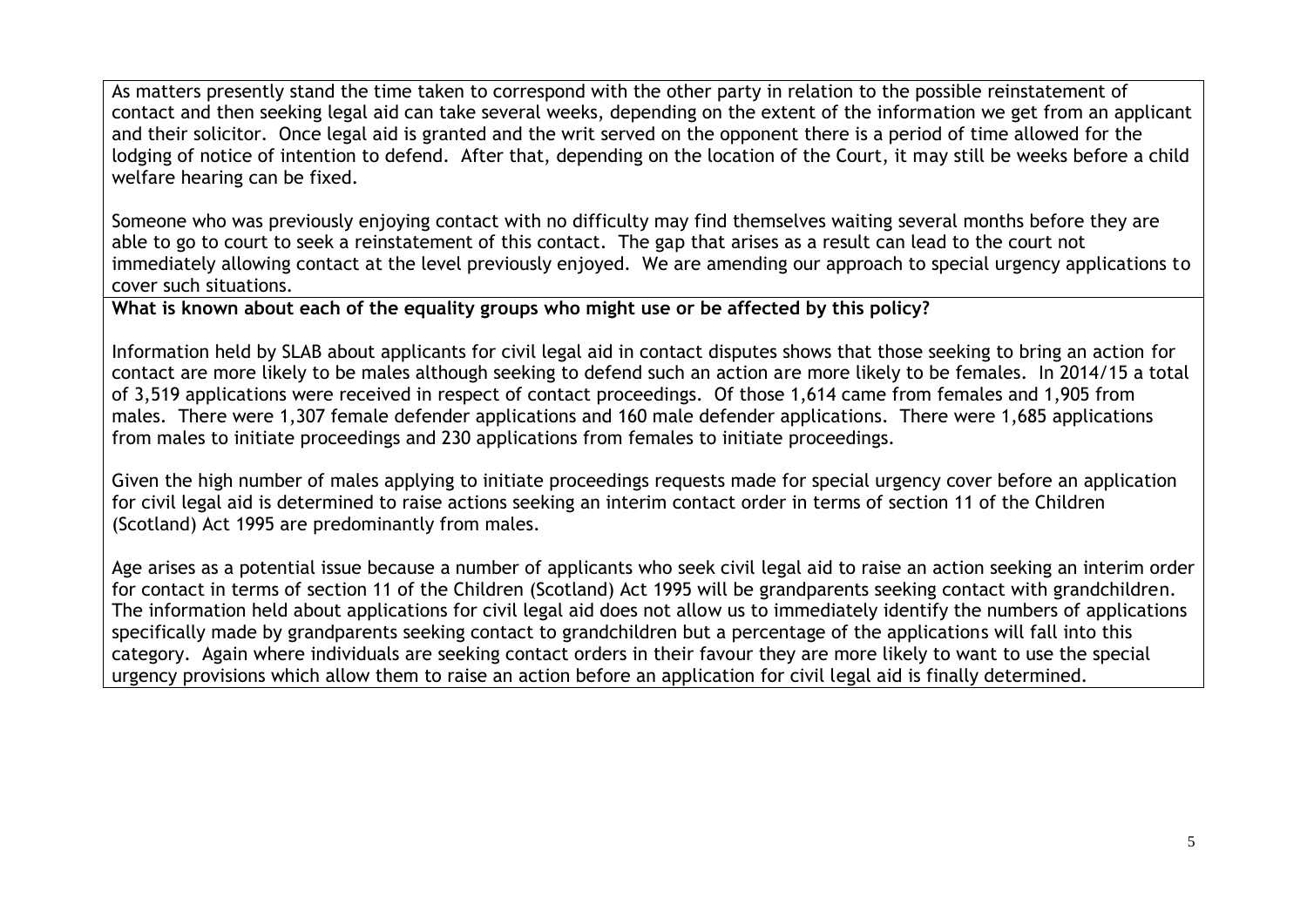**Step2. Impacts on priority characteristics and suggested steps to address these.**

Does the policy/ function have any impacts (whether intended or unintended, positive or negative) on any of the equality groups? Describe for each group the ways in which the policy, as it is planned or as it operates, might have negative and/ or positive impacts. You should answer these three questions for each group:

1) is there potential for discrimination; 2) is there potential for developing good relations; 3) is there potential to advance equality of opportunity?

| Race         | <b>No</b><br>Please explain your answer:<br>1. This policy shows no indication of positively or negatively affecting applicants for<br>legal aid under this protective characteristic. The approach to be taken to the<br>assessment of special urgency applications is not one that can be viewed as either<br>putting in place barriers or improving the position for this group of applicants.<br>2. Not applicable.<br>3. Not applicable.                                                                                                                                                                                                                                                                                                                                                                                                                                                                                                                                                                                                                                                                                                                                                                                                                                                                                                                                       |
|--------------|-------------------------------------------------------------------------------------------------------------------------------------------------------------------------------------------------------------------------------------------------------------------------------------------------------------------------------------------------------------------------------------------------------------------------------------------------------------------------------------------------------------------------------------------------------------------------------------------------------------------------------------------------------------------------------------------------------------------------------------------------------------------------------------------------------------------------------------------------------------------------------------------------------------------------------------------------------------------------------------------------------------------------------------------------------------------------------------------------------------------------------------------------------------------------------------------------------------------------------------------------------------------------------------------------------------------------------------------------------------------------------------|
| Sex (gender) | Yes<br>Please explain your answer:<br>This policy changes the approach that will be taken to the examination of special urgency<br>applications to bring an action seeking an interim order in terms of section 11 of the<br>Children (Scotland) Act 1985. It will impact predominantly on male and female pursuers.<br>However the vast majority of pursuers are male as detailed in the statistical information<br>set out in this EQIA. As such this policy, which gives greater access to special urgency<br>provisions in respect of contact proceedings for pursuers who had been exercising contact<br>previously, may have more of an impact on males in that it is likely to broaden their ability<br>to access special urgency provisions. There may therefore be a differential impact on<br>different genders because of the different issues that will now fall to be considered in the<br>assessment of the special urgency tests. This does not mean that this differential impact<br>is not justified. The new guidance is being put in place to reduce the potential for delay<br>in reinstating contact that was previously being enjoyed and which has been halted for no<br>apparent good reason. This approach is more likely to lead to a swifter resolution of<br>disputes without the need to involve extensive court hearings and the use of child welfare |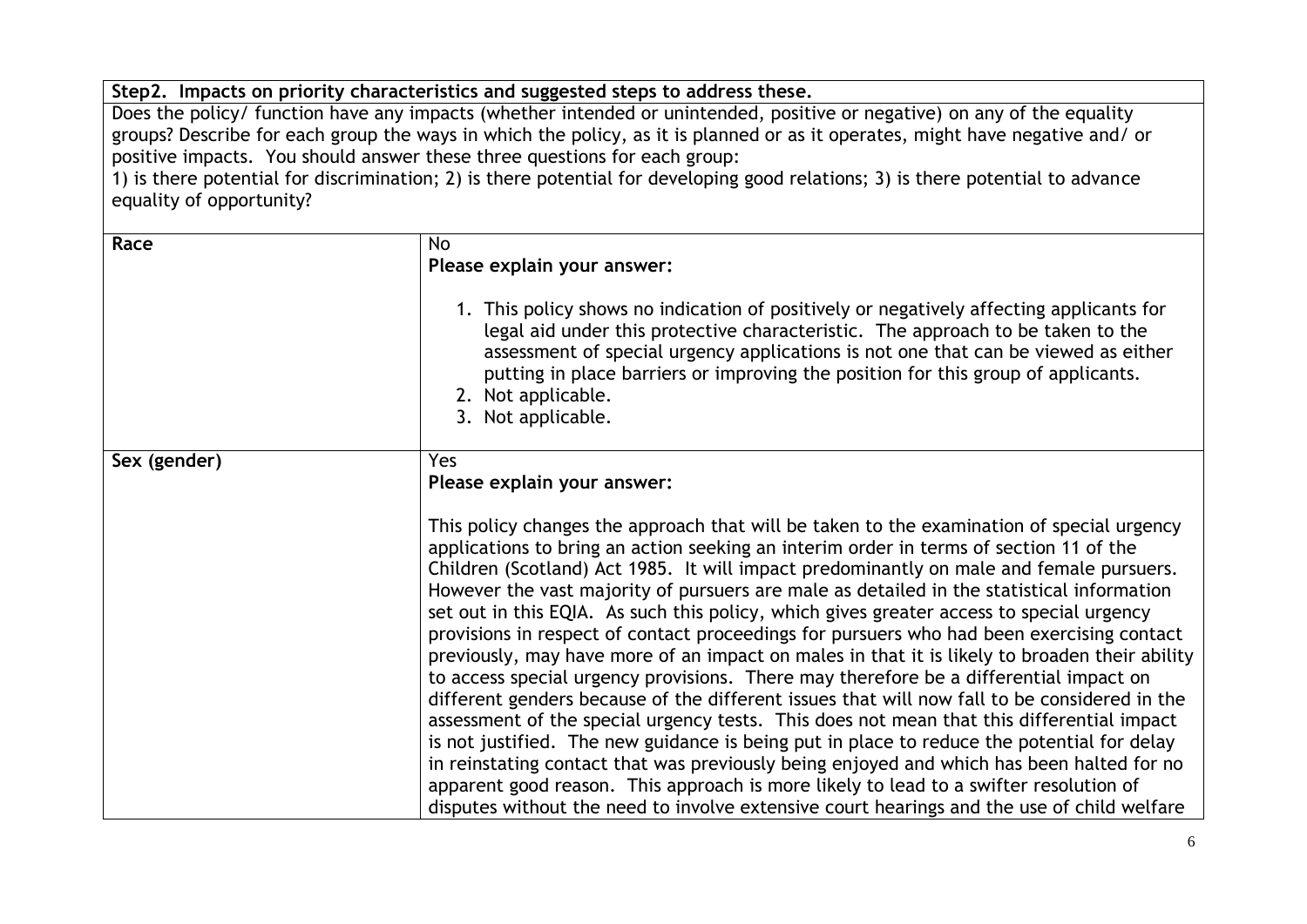|                     | reports. It has the potential to minimise the disruption in the operation of contact for the<br>benefit of the child or children involved.                                                                                                                                                                                                                                                                                                                                                                                                                           |
|---------------------|----------------------------------------------------------------------------------------------------------------------------------------------------------------------------------------------------------------------------------------------------------------------------------------------------------------------------------------------------------------------------------------------------------------------------------------------------------------------------------------------------------------------------------------------------------------------|
|                     | The changes may mean that the delays that can sometimes arise in both determining<br>whether civil legal aid should be made available for a contact dispute and then having the<br>matter heard before the court can be reduced. Evidence gathered in consultation has<br>suggested that the longer the delay between the cessation of contact and its<br>reinstatement the more likely there is to be                                                                                                                                                               |
|                     | several court hearings in respect of the matter;<br>the possibility of a child welfare report being prepared; and<br>particularly where a child is young, the reintroduction of contact through supported<br>or supervised contact at least initially.                                                                                                                                                                                                                                                                                                               |
|                     | The avoidance of this potentially unnecessary elongated litigation will be beneficial to<br>both children and to parties involved in a dispute and it may encourage earlier resolution<br>of disputes arising as a sudden cessation of contact.                                                                                                                                                                                                                                                                                                                      |
|                     | It is considered that this changed approach to determining whether to allow special<br>urgency cover is reasonable in that it is an opportunity to promote positive benefits for<br>children in that the policy may reduce the time where a child or children may not have<br>contact with a non-resident parent. Unless good cause is shown it is generally accepted<br>that there should be contact with non-resident parents for the benefit of the child or<br>children involved in any relationship breakdown and this policy will help to achieve this<br>aim. |
| Gender reassignment | No                                                                                                                                                                                                                                                                                                                                                                                                                                                                                                                                                                   |
|                     | Please explain your answer:                                                                                                                                                                                                                                                                                                                                                                                                                                                                                                                                          |
|                     | 1. This policy shows no indication of positively or negatively affecting applicants for                                                                                                                                                                                                                                                                                                                                                                                                                                                                              |
|                     | legal aid under this protective characteristic. The approach to be taken to the<br>assessment of special urgency applications is not one that can be viewed as either                                                                                                                                                                                                                                                                                                                                                                                                |
|                     | putting in place barriers or improving the position for this group of applicants.                                                                                                                                                                                                                                                                                                                                                                                                                                                                                    |
|                     | 2. Not applicable.                                                                                                                                                                                                                                                                                                                                                                                                                                                                                                                                                   |
|                     | 3. Not applicable.                                                                                                                                                                                                                                                                                                                                                                                                                                                                                                                                                   |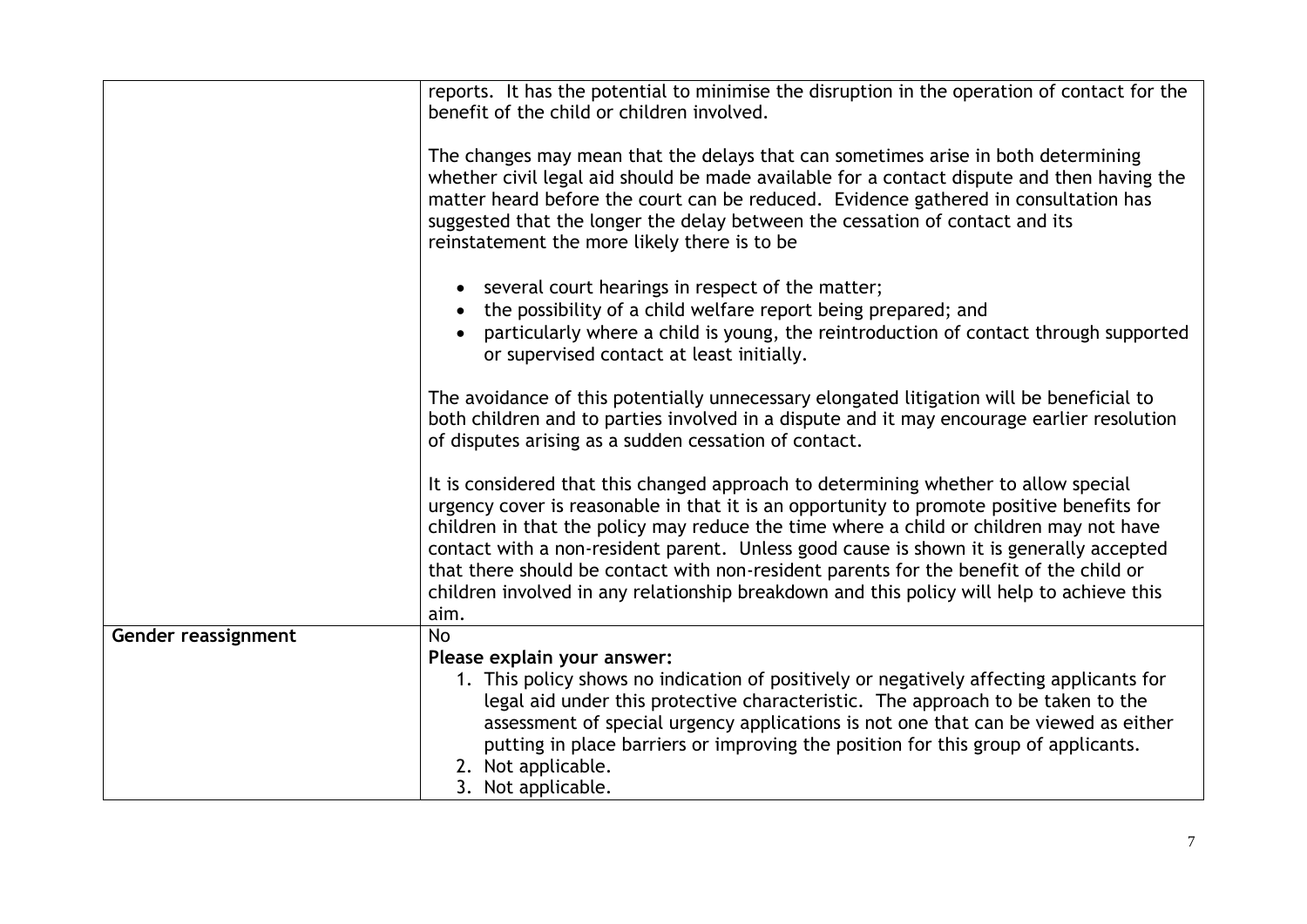| <b>Disability</b>          | <b>No</b>                                                                                                                                                                                                                                                                                                                                                                                         |
|----------------------------|---------------------------------------------------------------------------------------------------------------------------------------------------------------------------------------------------------------------------------------------------------------------------------------------------------------------------------------------------------------------------------------------------|
|                            | Please explain your answer:                                                                                                                                                                                                                                                                                                                                                                       |
|                            |                                                                                                                                                                                                                                                                                                                                                                                                   |
|                            | 1. This policy shows no indication of positively or negatively affecting applicants for<br>legal aid under this protective characteristic. The approach to be taken to the<br>assessment of special urgency applications is not one that can be viewed as either<br>putting in place barriers or improving the position for this group of applicants.<br>2. Not applicable.<br>3. Not applicable. |
| Pregnancy & maternity      | No                                                                                                                                                                                                                                                                                                                                                                                                |
|                            | Please explain your answer:                                                                                                                                                                                                                                                                                                                                                                       |
|                            |                                                                                                                                                                                                                                                                                                                                                                                                   |
|                            | 1. This policy shows no indication of positively or negatively affecting applicants for<br>legal aid under this protective characteristic. The approach to be taken to the<br>assessment of special urgency applications is not one that can be viewed as either<br>putting in place barriers or improving the position for this group of applicants.<br>2. Not applicable.<br>3. Not applicable. |
| <b>Religion and belief</b> | <b>No</b>                                                                                                                                                                                                                                                                                                                                                                                         |
|                            | Please explain your answer:                                                                                                                                                                                                                                                                                                                                                                       |
|                            | 1. This policy shows no indication of positively or negatively affecting applicants for<br>legal aid under this protective characteristic. The approach to be taken to the<br>assessment of special urgency applications is not one that can be viewed as either<br>putting in place barriers or improving the position for this group of applicants.<br>2. Not applicable.<br>3. Not applicable. |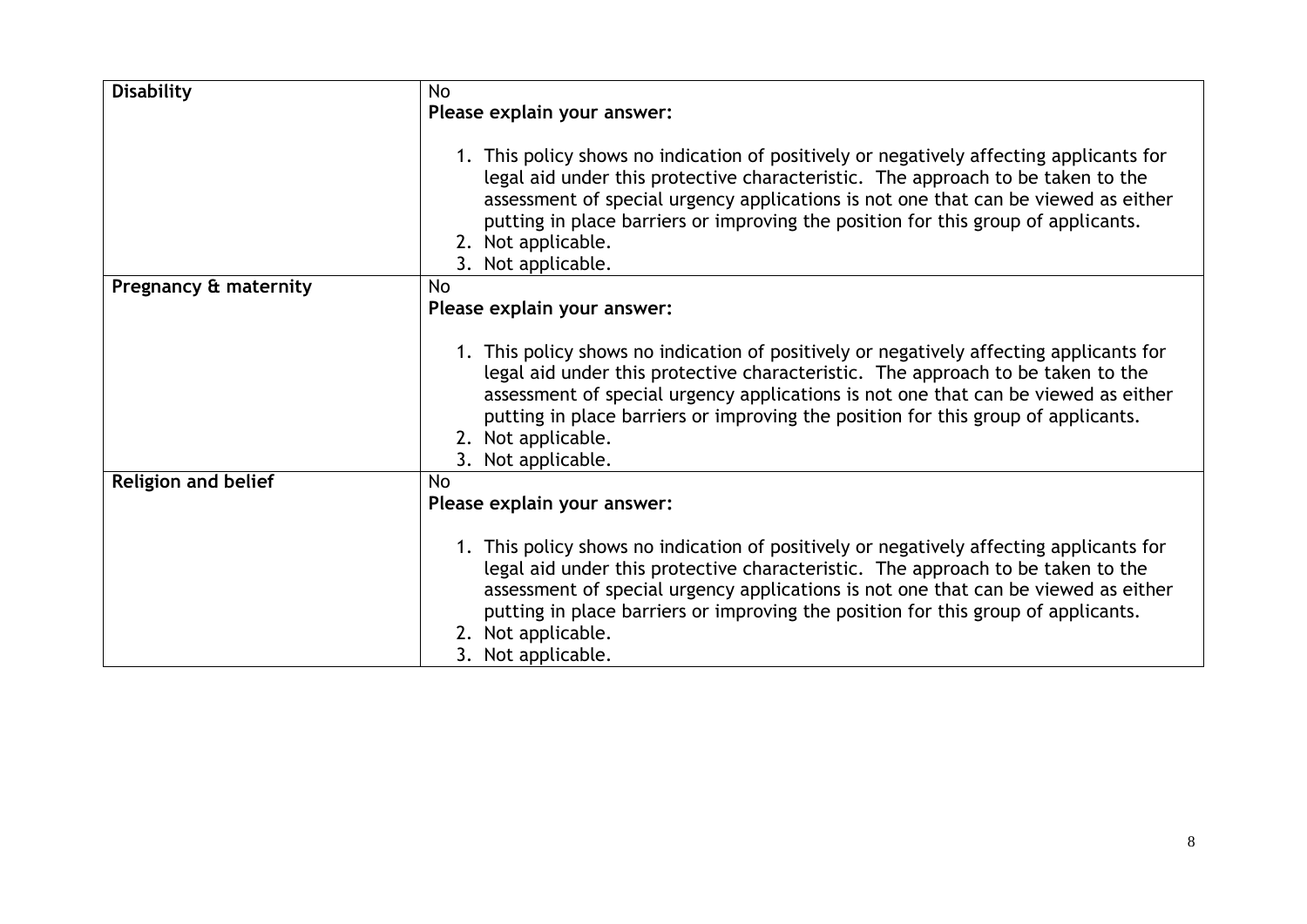| Age                            | Yes                                                                                                                                                                                                                                                                                                                                                                                                                                                                                                                            |
|--------------------------------|--------------------------------------------------------------------------------------------------------------------------------------------------------------------------------------------------------------------------------------------------------------------------------------------------------------------------------------------------------------------------------------------------------------------------------------------------------------------------------------------------------------------------------|
|                                | Please explain your answer:                                                                                                                                                                                                                                                                                                                                                                                                                                                                                                    |
|                                | This policy shows no indication of positively or negatively affecting applicants for special<br>urgency cover under this protective characteristic but it may be beneficial for all parties<br>involved in a potential dispute and particularly the children at the centre of such disputes<br>if civil litigation can be commenced at an early stage if contact is suddenly ceased and no<br>immediate reinstatement of that contact is on offer. Reference is made to the<br>information set out against sex (gender) above. |
|                                | 1. No.                                                                                                                                                                                                                                                                                                                                                                                                                                                                                                                         |
|                                | 2. Not applicable.                                                                                                                                                                                                                                                                                                                                                                                                                                                                                                             |
|                                | 3. Not applicable.                                                                                                                                                                                                                                                                                                                                                                                                                                                                                                             |
| Marriage and civil partnership | <b>No</b>                                                                                                                                                                                                                                                                                                                                                                                                                                                                                                                      |
|                                | Please explain your answer:<br>1. This policy shows no indication of positively or negatively affecting applicants for<br>legal aid under this protective characteristic. The approach to be taken to the<br>assessment of special urgency applications is not one that can be viewed as either<br>putting in place barriers or improving the position for this group of applicants.<br>2. Not applicable.<br>3. Not applicable.                                                                                               |
| <b>Sexual Orientation</b>      | <b>No</b>                                                                                                                                                                                                                                                                                                                                                                                                                                                                                                                      |
|                                | Please explain your answer:                                                                                                                                                                                                                                                                                                                                                                                                                                                                                                    |
|                                | 1. This policy shows no indication of positively or negatively affecting applicants for<br>legal aid under this protective characteristic. The approach to be taken to the<br>assessment of special urgency applications is not one that can be viewed as either<br>putting in place barriers or improving the position for this group of applicants.<br>2. Not applicable.<br>3. Not applicable.                                                                                                                              |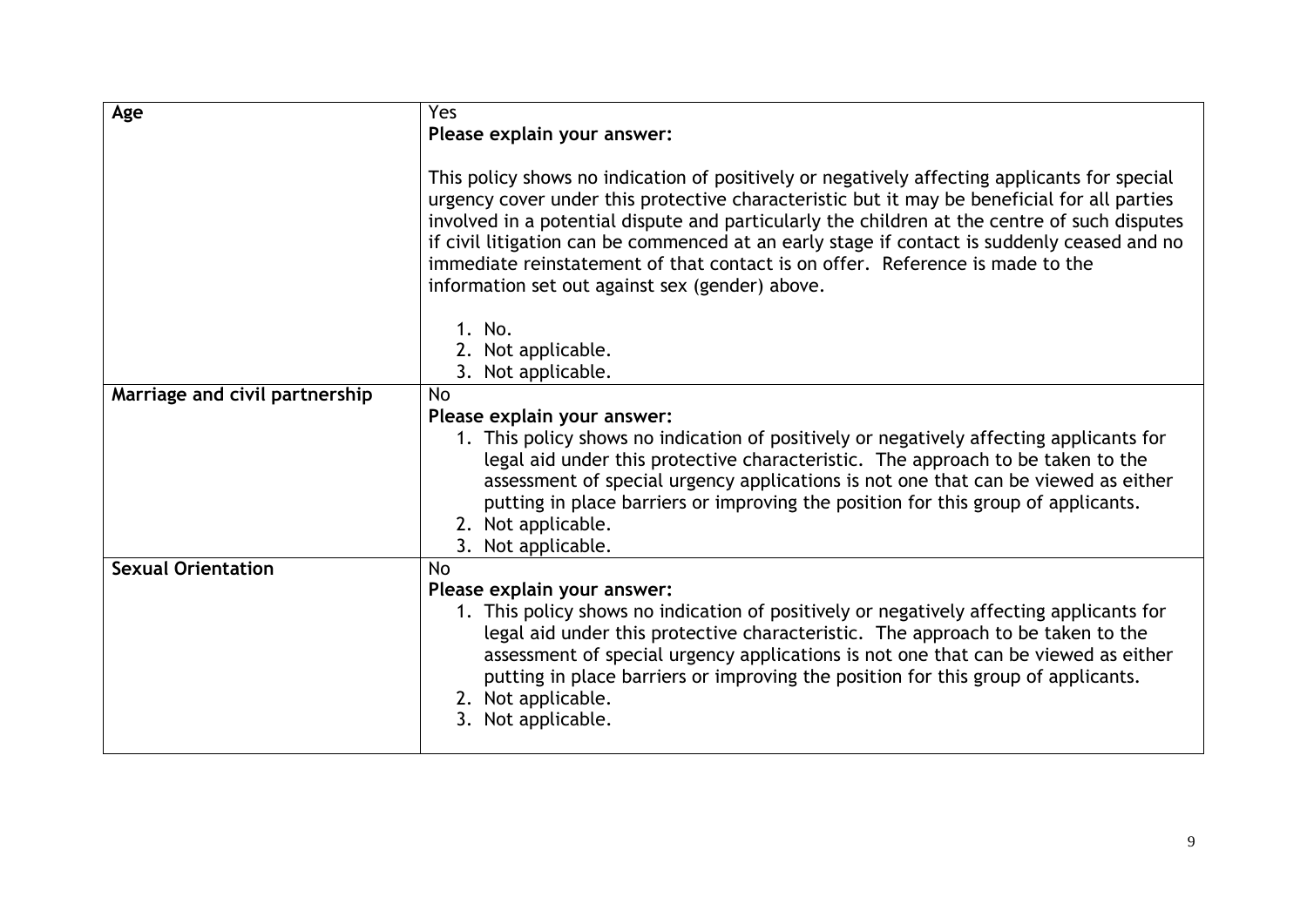## **Where there is potential for indirect/ direct discrimination, what can you do to reduce or eliminate this risk?**

The revised guidance on the approach to be taken to the assessment of special urgency applications to bring an action seeking an interim order of contact in terms of section 11 of the Children (Scotland) Act 1995 will be subject to monitoring once it has been in place for a number of months – initially after six months. Reports are already given to the LSPC on the outcomes achieved in cases where civil legal has been made available for contact proceedings. Such a review can take into account the speed of resolution of any dispute particularly where special urgency cover has been made available. An assessment can also be made of the overall cost of such disputes to see if the provision of cover to raise an action before the application for civil legal aid was determined assisted in achieving a good outcome for all parties at a proportionate cost to the public fund.

We will obtain information on the number of special urgency applications submitted under this heading together with information on the subsequent grant and refusal rate for a full application to determine the impact both immediately of the revised approach and the impact on the prospects of obtaining full civil legal aid. We will consider any specific impacts there may be on the protected characteristic group of sex (gender).

We will continue to discuss issues raised in relation to our overall approach to the assessment of special urgency applications in respect of contact proceedings and contact applications as a whole with interested bodies such as the Family Law Association and the Law Society of Scotland through meetings with these organisations and through the regular meetings of the Civil Legal Aid Negotiating Team of the Law Society. In addition we will request feedback from organisations such as Families Need Fathers and Scottish Women's Aid once the revised guidance has been in place for one year.

Before we implement this revised approach we will notify the profession and those who took part in the consultation on the operation of civil legal aid which included consideration of the special urgency process. We have also notified the Sheriff's Association and the Sheriffs Principal of this revised approach and will take into account any observations or comments made by any of these bodies or individuals in relation to the impact of this revised guidance.

**Do you need to make changes to your policy or function on the basis of this assessment?** 

No.

**What is the likely impact of these changes on the plans for the policy/ function? (resources, cost, timings etc.)**

N/A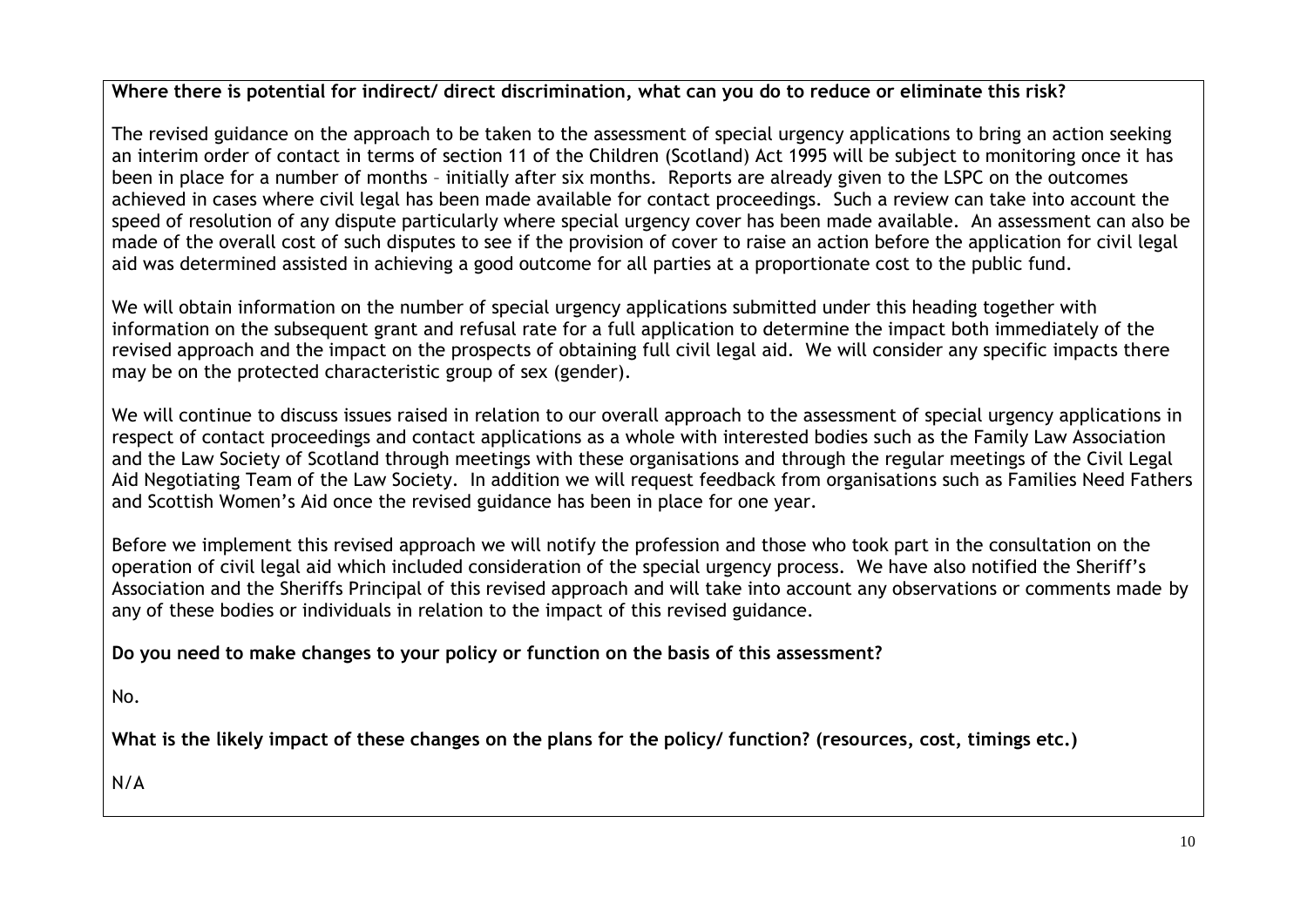**Step 3. Consultation and stakeholder engagement**

**Do you/ did you have any consultation/ involvement planned for the policy/ function?** Yes

**If 'no' please continue to step 4.**

**What do you hope to achieve from your consultation/ involvement?**

Stakeholder engagement was intended to identify any issues that might arise in the operation of our current approach to special urgency applications to bring contact proceedings. The engagement identified concerns that may arise as a result of the existing approach. We have considered the information we obtained from the stakeholders as against information that we hold in relation to applications and their processing. The feedback from the stakeholders was universally supportive of the proposals for change with benefits being seen from all by the implementation of the changed approach in relation to special urgency applications.

**List the main stakeholder agencies that you intend to or have already discussed this policy with.** *Give details of any equality groups represented.*

We engaged with

- Law Society of Scotland's Civil Legal Aid Negotiating Team;
- Families Need Fathers;
- 29 firms of solicitors across Scotland comprising a mix of large and small firms, geographical location and extent of civil legal assistance business undertaken.

We have provided information about our revised approach with the opportunity to provide comments to

- Sheriff's Association; and
- Sheriffs Principal.